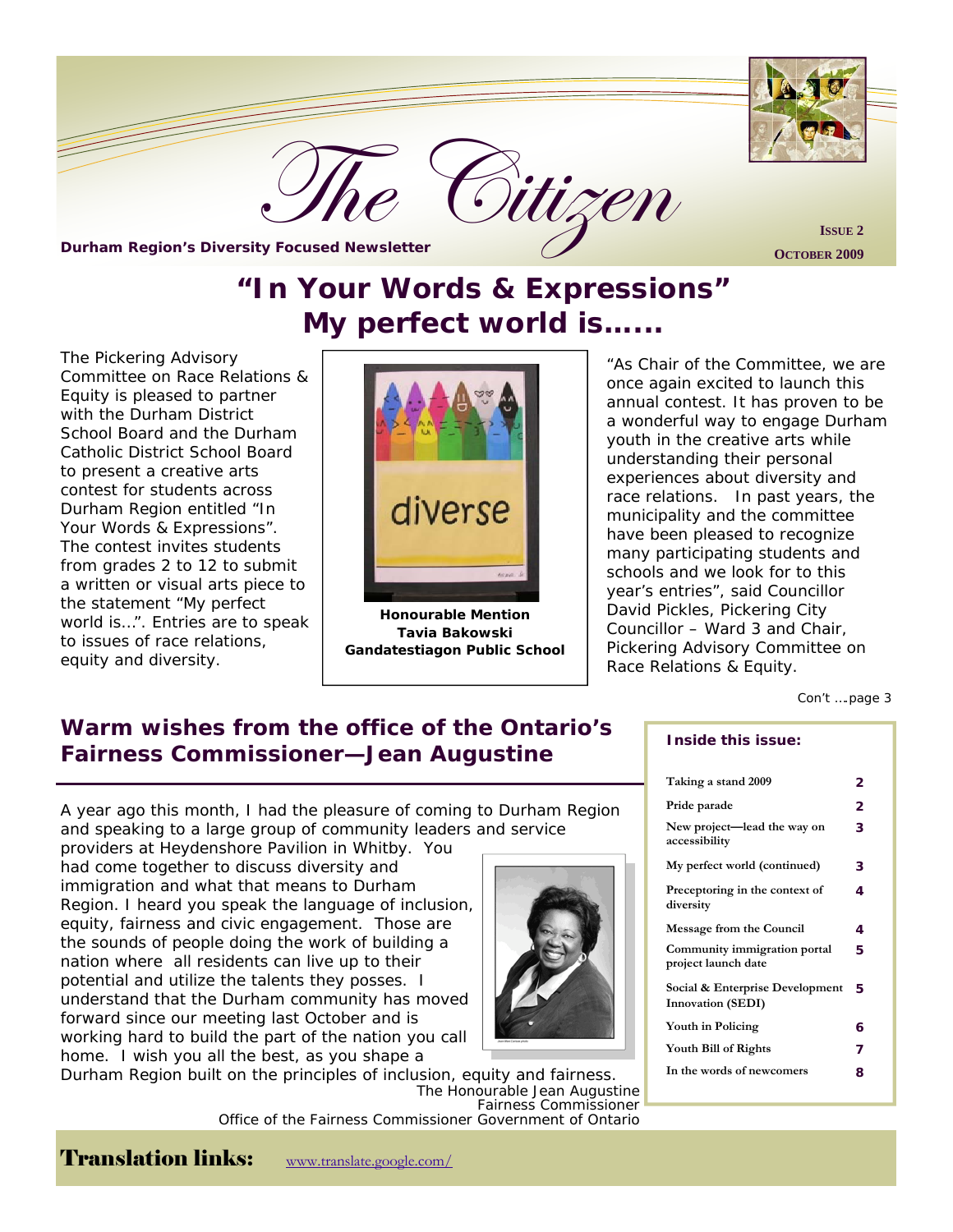### **Taking A Stand 2009**

TAKING A STAND (2009) of the Community Development Council Durham is an inter-active pilot project designed to help organizations and community groups in working towards becoming a leader in the promotion of inclusion and equity for all diverse communities throughout our region. The project is intended to support agencies in planning for a diversity and equity change process to improve organizational operations and program/ service delivery.

On October 14, approximately 20 agencies took part in a training program that provided a set of tools to identify several initial priority areas for action, and resources to support continual reflection and change. TAKING A STAND is not a one-off training event, whereby participants learn the most recent 'tricks-of-the-trade' or the latest information on the topic. This initiative is designed to spark organizational change process within local agencies. On November 25, participants will re-join to discuss their plans to date, the opportunities and challenges for organizational change, and next steps.



CDCD is planning on offering this opportunity on a yearly basis, and looking for ways to provide in-depth support in making our communities welcoming and inclusive for all.

> *Tracey Vaughan Executive Director Community Development Council Durham*

#### **Annual Pride Week celebration**



On June 26, Durham Region Police Service participated in the 2009 Toronto Pride Parade. Over 40 officers and civilians marched along side other GTA police services, along with Fire Service, EMS and Labour. Also in attendance were several Region of Durham employees as well as community partners.

The DRPS works to ensure that the Police Service is reflective of the population and proud to be an inclusive employer.

> *Constable Keith Richards Diversity Coordinator Durham Regional Police Service*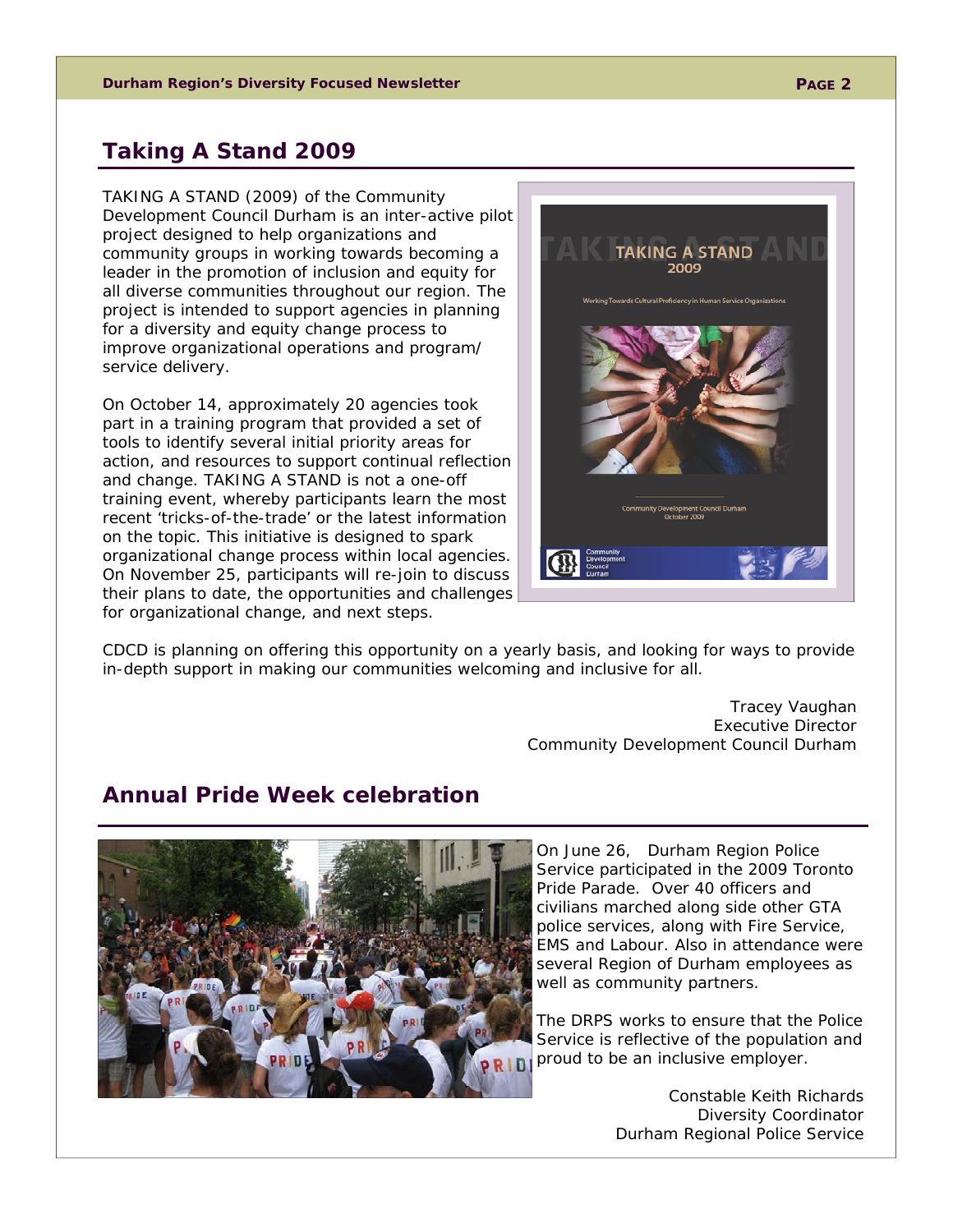### **New project—Lead the Way on Accessibility**

Earlier this year, Oshawa City Council passed a motion that requires any building project

receiving financial assistance through a Community Improvement Plan or other mechanism, to include an Accessibility Plan. This is a progressive move and one that has been challenging to implement. Two projects have received funding from the City and have been through the process of developing an Accessibility Plan. With the help of the Oshawa Accessibility Advisory Committee (OAAC) (both the Built Environment subcommittee and the OAAC full committee), as well a collaborative effort with City

staff and Councillor April Cullen, both the Dundurn student housing project and



Genosha Hotel

the Genosha redevelopment project participated and developed plans that have been approved by Council.

OAAC members have expressed excitement at the opportunity to "get inside" a building to ensure accessibility for all residents and visitors. This was considered and provided for

in the design and layout of the buildings. The Committee regularly reviews

site plans as part of the planning process, but these reviews are limited to the outside of buildings. Many hours of meetings resulted in compromises on all sides and the process was enlightening for everyone involved. In the end, both projects successfully addressed accessibility issues within

the buildings, and the teams on all sides are pleased with the results. Oshawa is proud to be a leader in this area and we appreciate the cooperation of the developers, the OAAC, Oshawa Council and City staff.

> *Councillor April Cullen City of Oshawa*

### **My perfect world** (con't from front cover)

Since the committee first introduced the student contest in 2004, they have received nearly 1,000 submissions from over 50 schools. The entries have provided a window into the minds of Durham's young people – the issues and triumphs they face today and their dreams for their future.

In January 2010, a distinguished panel of judges will review the submissions and select the winning entries for each of the age categories represented. The Pickering Advisory Committee on Race



Relations & Equity will showcase the winning entries in the lobby of the Pickering Civic Complex and on the City's website at www.cityofpickering.com during the month of March 2010. The first place entries will also be featured in the Ajax-Pickering News Advertiser in April 2010.

Students of the winning entries will also be invited to share their works at the 2010 Race Relations Forum hosted by the Pickering Advisory Committee on Race Relations & Equity. This annual event is to commemorate March  $21^{st}$ ; The International Day for the Elimination of Racial Discrimination. Deadline to participate is December 1, 2009. For full contest guidelines or to view winning entries from previous years, visit our website at www.cityofpickering.com.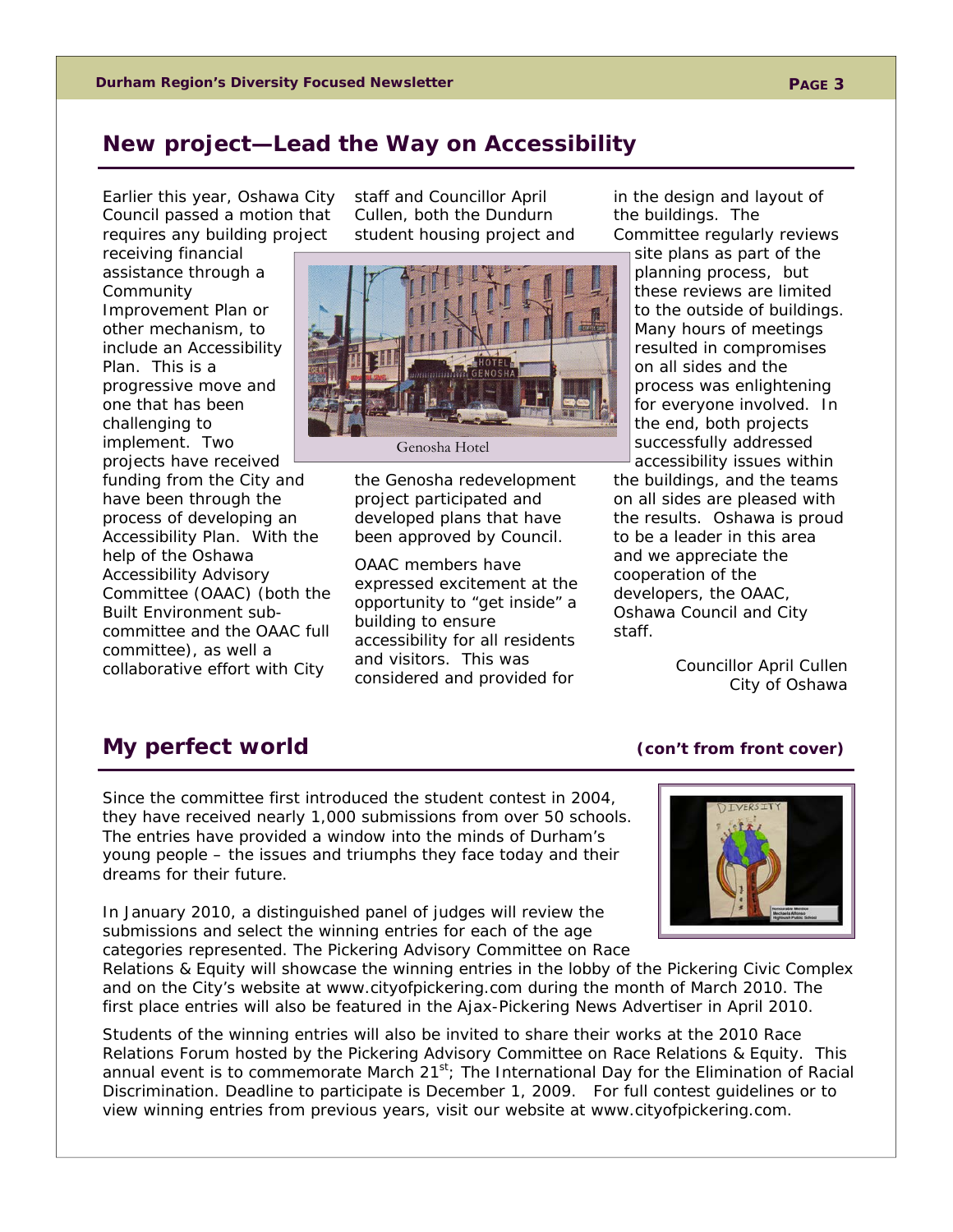## **Preceptoring in the context of diversity**

A unique partnership supporting diversity is evident in the long-term care homes owned and operated by The Regional Municipality of Durham. Fairview Lodge in Whitby, Hillsdale Estates and Hillsdale Terraces in Oshawa, have established service agreements with Ryerson University's Internationally Educated Dietitian's Pre-registration Program (IDPP). The IDPP is currently offered by Ryerson University's G. Raymond Chang School of Continuing Education in partnership with Ryerson's School of Nutrition and Dietitians of Canada. It is funded by the Government of Ontario and the Government of Canada.

The IDPP provides an opportunity for internationally educated Dietitians to meet numerous professional requirements in order to practice as Registered Dietitians in Canada.

Elna Coetsee trained and worked as a Dietitian in South Africa and Saudi Arabia before emigrating to Canada. Hillsdale Estates is preceptoring Elna during a six week clinical nutrition practicum. "This partnership offers mutual benefits to our long-term care homes and to the IDPP candidates," according to Catherine Pazzano RD, Acting Assistant Administrator at Hillsdale Estates. "We benefit by having

opportunities to promote longterm care career choices for

Dietitians, mentorship and broadening our cultural perspective with regard to food, nutrition and healthcare practices globally. Our

**"THIS PARTNERSHIP OFFERS MUTUAL BENEFITS TO OUR LONG-TERM CARE HOMES AND TO THE IDPP CANDIDATES,"** 

IDPP candidates gain clinical nutrition and food service administrative knowledge with a special focus on long term care."

*Catherine Pazzano*  Assistant Administrator (Acting) Region of Durham Hillsdale Estates



## **Message from the Council**

The Interim Local Diversity and Immigration Partnership Council continues to work towards bringing the hard work going on in the Durham Community to all its residents. Municipalities, libraries, recreation, clubs, organizations and agencies are working hard to create the kind of Durham Region where we all want to live and work. This edition of the citizen highlights some of that work. The first edition of The Citizen, Durham Diversity Newsletter was published in June 2009. There was an overwhelming response from the community with inquiries and requests for print copies. We look forward to hearing from you regarding this edition.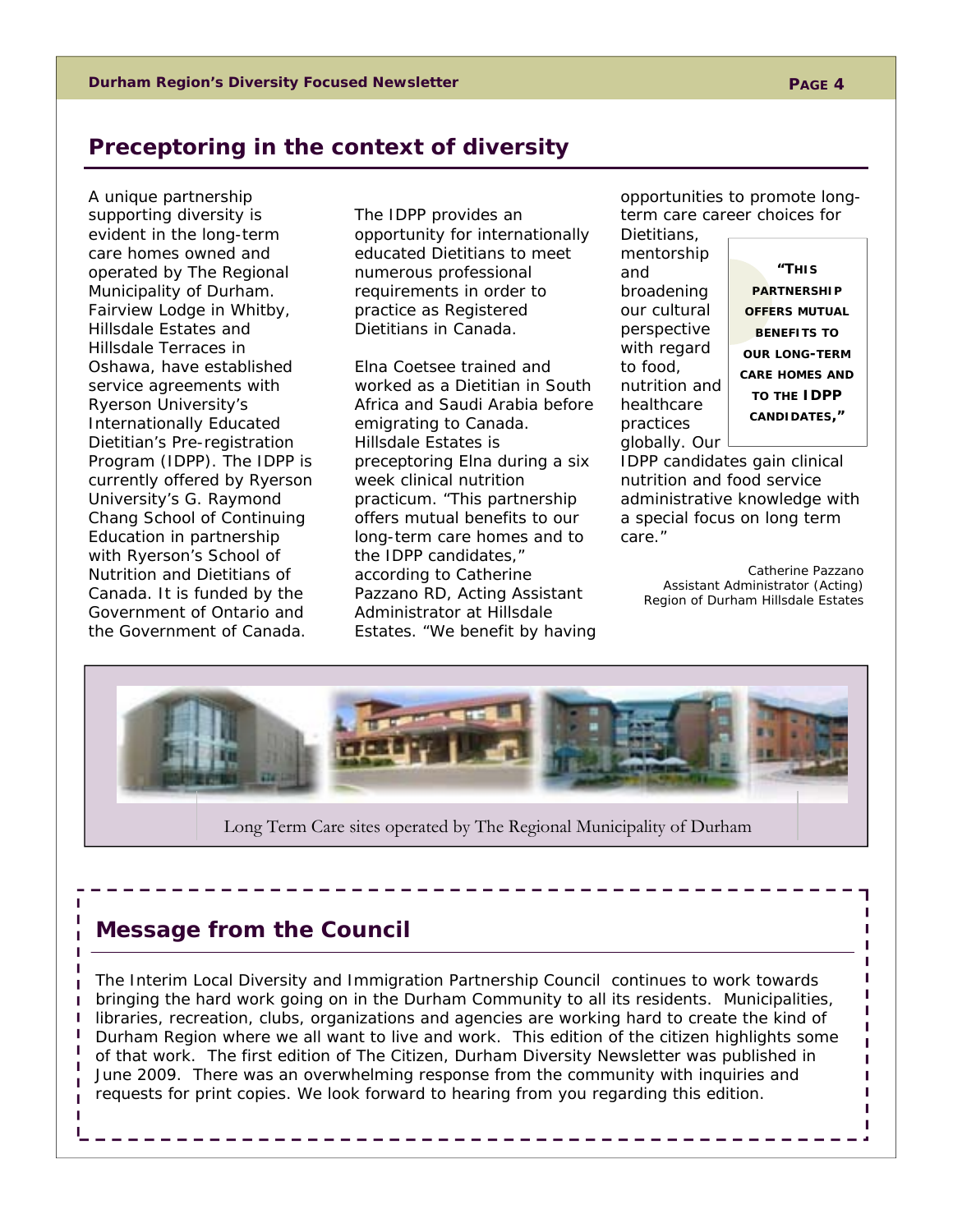#### **Launch Date March 2010**

The Community Immigration Portal Project is well underway and promises to improve the local settlement and integration experiences of newcomers, their families and new business in Durham Region. Funded through the Ministry of Citizenship and Immigration, the portal will contribute to building an inclusive community by providing a one-stop shop of e-information about living, working, learning, doing business and settling in Durham Region. Timing of this project could not have been better. Throughout 2008, the Community Development Council of Durham, the Durham Region Local Training Board and the Regional Municipality of

Durham conducted extensive community consultations in preparation for the forming of the Local Diversity and Immigration Partnership Council. Repeatedly, consultations revealed that more and better access to information is required. The message was clear information needs to be local, relevant and easy to navigate. With that in mind, six teams of content developers have been assembled representing over 60 organizations, agencies, municipalities, business, education and newcomers.

Hilary Schuldt Project Manager The Regional Municipality of Durham





Pictured above: representatives of the content development teams.

## **Social & Enterprise Development Innovation (SEDI)**

Sept 19, 2009 over 40 newcomer youth attended a workshop designed specifically for youth on Financial Literacy and Entrepreneurship held at Durham Region Headquarters. This workshop was part of a larger initiative designed to start a conversation about

**"THIS WAS THE FIRST OF MANY WORKSHOPS THAT WILL BE HELD IN DURHAM REGION"** 

youth, financial literacy and entrepreneurship. In August, over 25 community leaders came together to discuss how their organization can promote financial literacy and entrepreneurship. Later that month, over 40 individuals who deliver services to youth received training to deliver this workshop in the community. The group that attended on Sept. 19 was the first of many workshops that will be held in Durham Region. As part of the work of the Local Diversity and Immigration Partnership Council, the Community Development Council of Durham and The Regional Municipality of

Durham received funding from Social and Enterprise Development Innovations funded through the Ministry of Small Business and Consumer Services. To find out who can deliver this workshop in your area contact Vicki Kerr at 905 686-2661 ext. 100 or email Vicki at vkerr@cdcd.org.

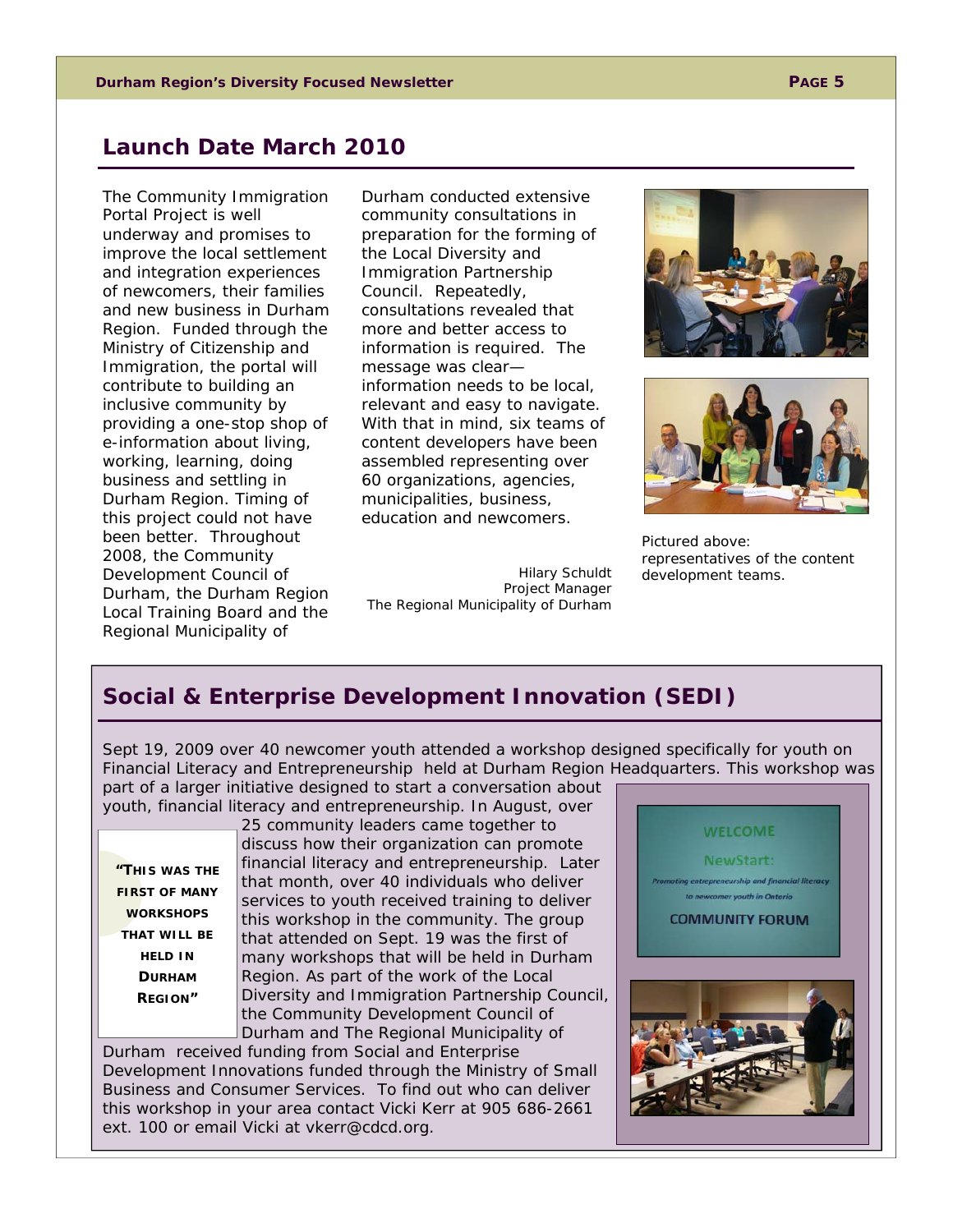#### **2009 Youth in Policing**

Durham Regional Police bid farewell to 48 Youth in Policing students from across the Region at a graduation ceremony at Notre Dame Catholic Secondary School in Ajax. The ceremony was attended by Chief Mike Ewles, members of the Police Services Board, representatives from the Ministry of Children and Youth Services and proud family and friends.

The students, who range in age from 14-18, spent the summer with Durham Region Police Services gaining valuable leadership skills and learning about policing. Over the summer they attended several police units, took part in the Harmony Movement, created a Jr. Leadership Camp, mentored children at Eastview Boys and Girls Club and participated in a Native Canadian experience with the Mississaugas of Scugog Island.

The program, which is funded by the Ministry of Children and Youth Services, is now in its fourth year and is steadily growing. The objectives of the program include strengthening the relations between police and young people, giving young people the chance to see what policing is all about and providing them with the leadership skills to mentor others about their experiences. The students are encouraged to act as ambassadors and even consider a future career in policing.

During the graduation, many of the students spoke about their time at Durham Region Police Services and how much they have grown from the experience. Chief Mike Ewles says he sees the leadership potential that has developed in all of the students and encourages them to continue giving back to their communities.

> *Cst. Keith Richards Diversity Coordinator Durham Regional Police Services*

Graduation Ceremony

Graduation Ceremony at Notre Dame Catholic Secondary School



Radar and traffic safety



K-9 exercise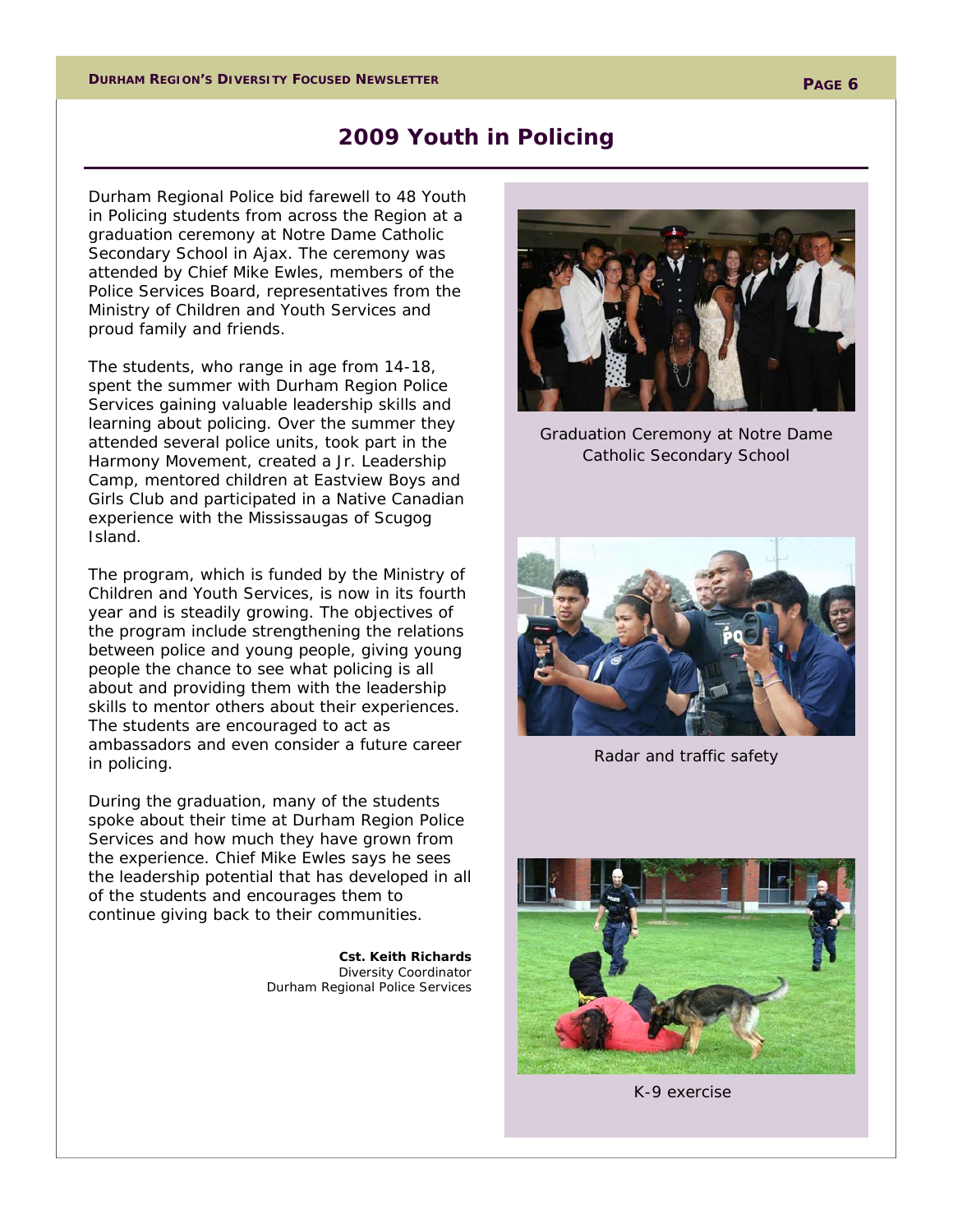#### **Youth Bill of Rights (Proposed)**

## **NEWCOMER YOUTH BILL OF RIGHTS**

**PROPOSED BY OCASI SYNC PROJECT RESEARCH PARTICIPANTS** 



The Ontario Council of Agencies Serving Immigrants (OCASI) recently completed the Services for Youth in Newcomer Communities (SYNC) project. The goal of the project was to train immigrant and refugee youth in community based research methodology. The youth and youth settlement workers then carried out focus groups and key informants interviews:

- To identify what immigrant and refugee youth say are settlement challenges that impact them the most;
- To outline what the youth see as ways to address some of the identified challenges;
- To state what attributes make an effective youth settlement program;
- To provide selected examples of programs that they identified as having some of the stipulated attributes.

The identified challenges and recommendations of what future youth settlement services should look like, as well as some selected programs that youth saw as having identified attributes for an effective youth settlement program are outlined in the Newcomer Youth Settlement Guide for Service Providers (PDF)**.**

One of the highlights of the SYNC research is a proposed newcomer youth Bill of Rights. Youth asserted that organizations that receive government funding for youth settlement programs should commit to following the principles set out in the Bill of Rights.

Youth Bill of Rights (PDF)

*Tracey Vaughan Executive Director Community Development Council Durham* 

#### **Hurry — It's not too late!**

The Cultural Diversity and Equity Project - Ensuring Accessibility to Appropriate Healthcare for All this initiative intends to address the health issues of marginalized populations throughout the Central East Local Health Integrated Network (LHIN).

If you would like to contribute to this dialogue, click on the link below. The deadline is November 3, 2009.

http://www.centraleastlhin.on.ca/Page.aspx?id=13808